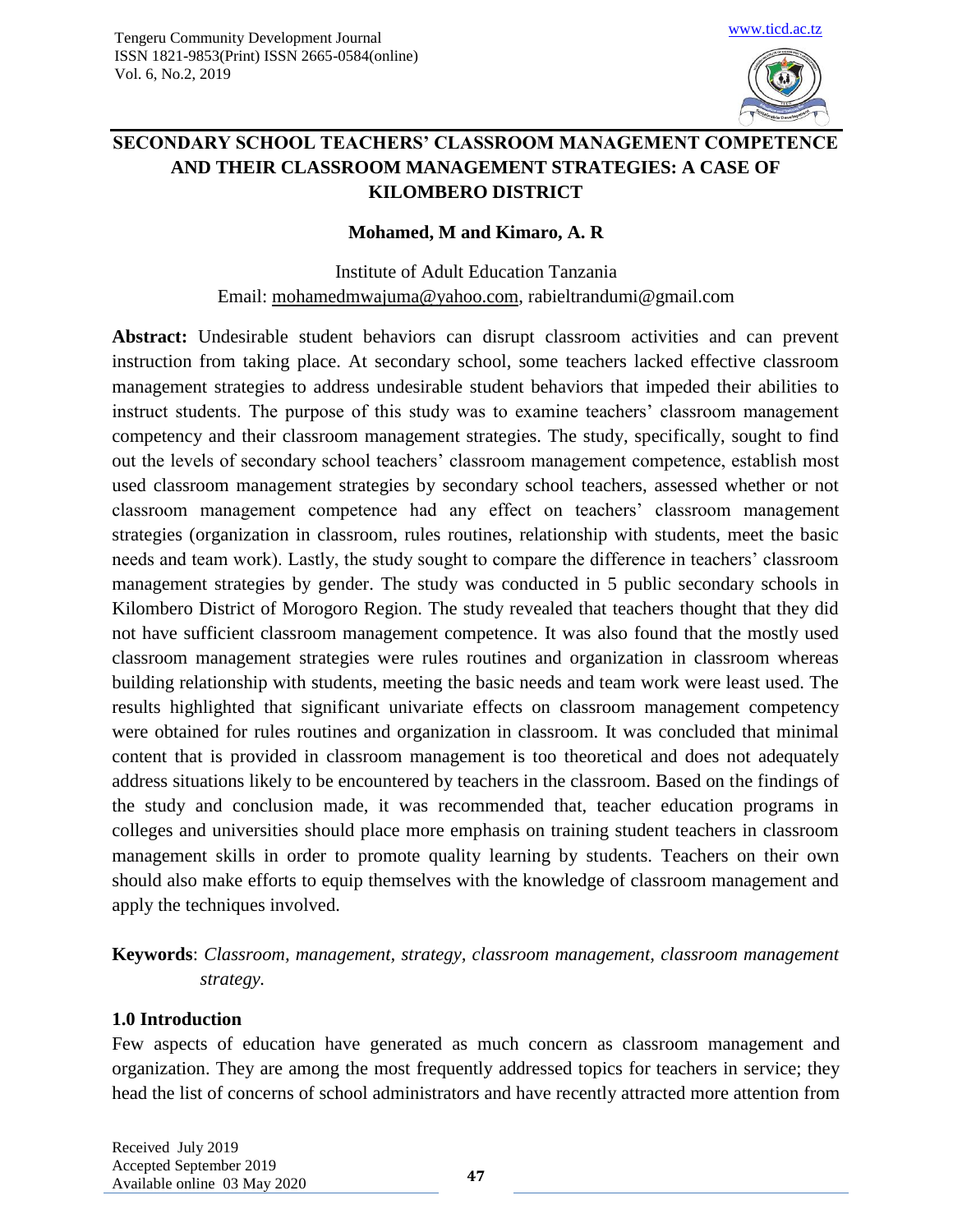

education stakeholders and researchers because a teacher's ability to effectively manage the classroom and to organize instruction are basic components of teaching (Evertson and Weinstein, 2006). In fact, Back, *et al*., (2016) indicate that well-managed classrooms are characterized as safe environments where learning occurs freely (Emmer *et al*., 2000). Effective classroom management training is provided to preservice teachers while they are preparing to enter the field of education, and teachers continue to receive professional development through in-service workshops to improve this skill. Limited training in behavior management creates questions pertaining to what strategies teachers use and where those strategies originate (Guner, 2012).

Numerous undesirable student behaviors interrupt the classroom and prevent instruction from taking place at a local middle school. Studies show (Hochweber, *et al*., 2014; Kleinert, *et al.,* 2017; Marks, 2010), that many teachers lack the ability to deal with an increasing amount of negative student behaviors that interfere with their ability to instruct students. Students continue to misbehave and disrupt or even halt the learning process in their classrooms (Marzano, 2011). According to Marzano and Marzano (2003) teachers lack effective strategies to engage students, and they often address undesirable behaviors in negative ways that interrupt the flow of teaching and learning. This study sought to examine secondary school teachers' classroom management competence and their classroom management strategies.

## **2.0 Concepts**

## **2.1 Classroom management concept**

Classroom management is a complex concept with many dimensions (Burden, 2000) and hence, it has been defined in various ways. For example, in their book, The First Days of Teaching, Wong and Wong (2014) define classroom management as "all of the things a teacher does to organize students, space, time, and materials so that instruction in content and student learning can take place" (p. 35). In the same line of thinking, Good and Brophy (2000) describe classroom management as the orchestration of classroom life: planning curriculum, organizing procedures and resources, arranging the environment to maximize efficiency, and monitoring student progress in anticipation of potential student problems. Moreover, teachers use the term "classroom management" to describe as the actions a teacher takes to create an environment that supports and facilitates both academic and social-emotional learning (Larrivee, 1999). It is further regarded that organization of the physical setting, planning and implementation of an effective education, and the management of children's behavior have been accepted as sub dimensions of classroom management (Martin, and Yin, 1999; Martin, and Shoho, 2000; Marzano, and Marzano, 2003).

## **2.2 Dimensions of Classroom Management**

Classroom management is multidimensional skill to be acquired and discussed. As per Marzano et al (2003) comprehensive classroom management includes five areas of knowledge and skill: i) The most effective way of classroom management if the personal and psychological needs should be kept in consideration by the teacher, (ii) Students will learn more when they experience that more care, value, and love is given to them by the teacher, (iii) In order to create smooth-flowing classroom management teacher should involve the students and provide them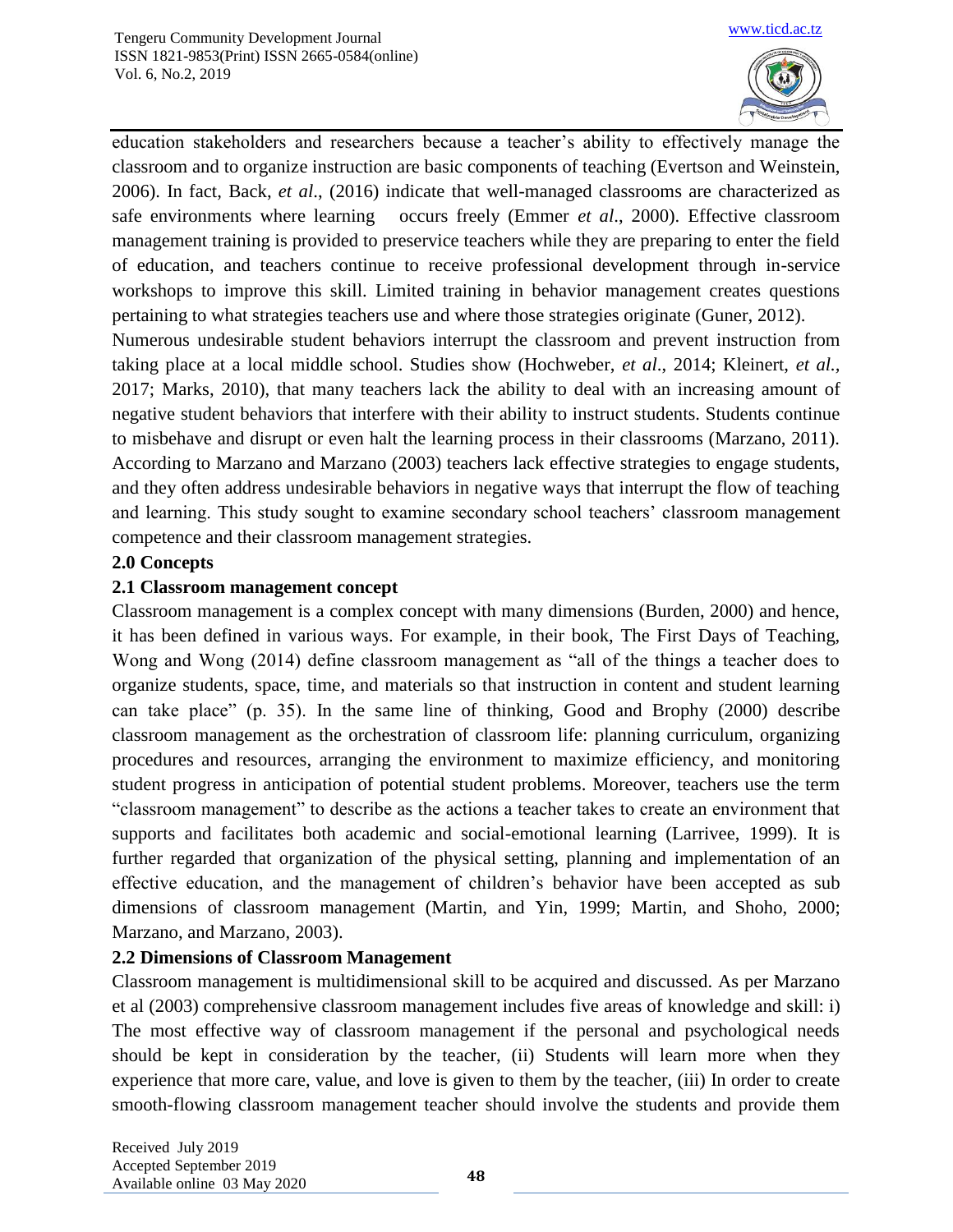

physically and psychologically safe environment for learning, (iv) One of the basic needs of classroom management is that teacher should be attentive and knows how to tackle the students to avoid destruction in classroom, (v) If any student distracted from his learning path, teacher should be capable to help the student to refocus his/her learning as well. Also, Quarto (2007) highlighted four factors: (i) Classroom management includes preparation and employment of planners (ii) the organizing strategies of teachers (iii) teacher should encourage the students to learn more (iv) continuous evaluation of students should be keep in consideration by teacher regarding to classroom management.

Moreover, Evertson and Weinstein (2006) argue that in order to attain a high quality of classroom management, teachers must perform following five actions: (1) develop caring, supportive relationships with and among students and (2) organize and implement instruction in ways that optimize students' access to learning. Additionally, Evertson and Weinstein (2006) state that teachers should (3) encourage students' engagement in academic tasks, which can be done by using group management methods (e.g., by establishing rules and classroom procedures). Teachers must (4) promote the development of students' social skills and selfregulation. Ritter (2003) refer to this as making students responsible for their behaviour. Finally, Evertson and Weinstein (2006) state that teachers should be able to (5) use appropriate interventions to assist students with behaviour problems. A key element of each of these definitions is that they both rely on proactive and preventative teacher actions, rather than teacher reactions to situations that have already occurred.

## **2.3 Classroom management competence**

Classroom management competencies are assets to any classroom teacher. Classroom management is frequently at the top of the list of factors that contribute to student achievement (Tal, 2010; Smith and Laslett, 2002). Classroom management competence consist of a teacher's ability to create an atmosphere where they can teach and students can learn. Wong, et al., (2012) explained that effective teachers are organized, structured, and consistent with their procedures. Teachers use procedures to manage their classrooms so that instruction and learning occur. The ability to manage a classroom involves several skills that every teacher must possess. According to Baker (2005) teachers must be proactive to prevent problems, plan engaging instruction, and maximize 0nage time, and plan transitions, Charles and Senter Wong (2008) posited that classroom management skills refer to all of the things that a teacher does to organize students, space, time, and materials so learning can take place in a consistent environment.

In addition to the skills of organizing, planning, being proactive, taking charge, and being consistent, teachers must be able to manage student behavior. Teachers of all experience levels perceive behavior management as a fundamental part of effective classrooms. Behavior management is a critical element of any classroom makeup and a consistent thought in teacher's mind (Levin and Nolan, 2004). Effective teachers must have a classroom management plan that contains strategies and routines that are designed to help create and maintain a classroom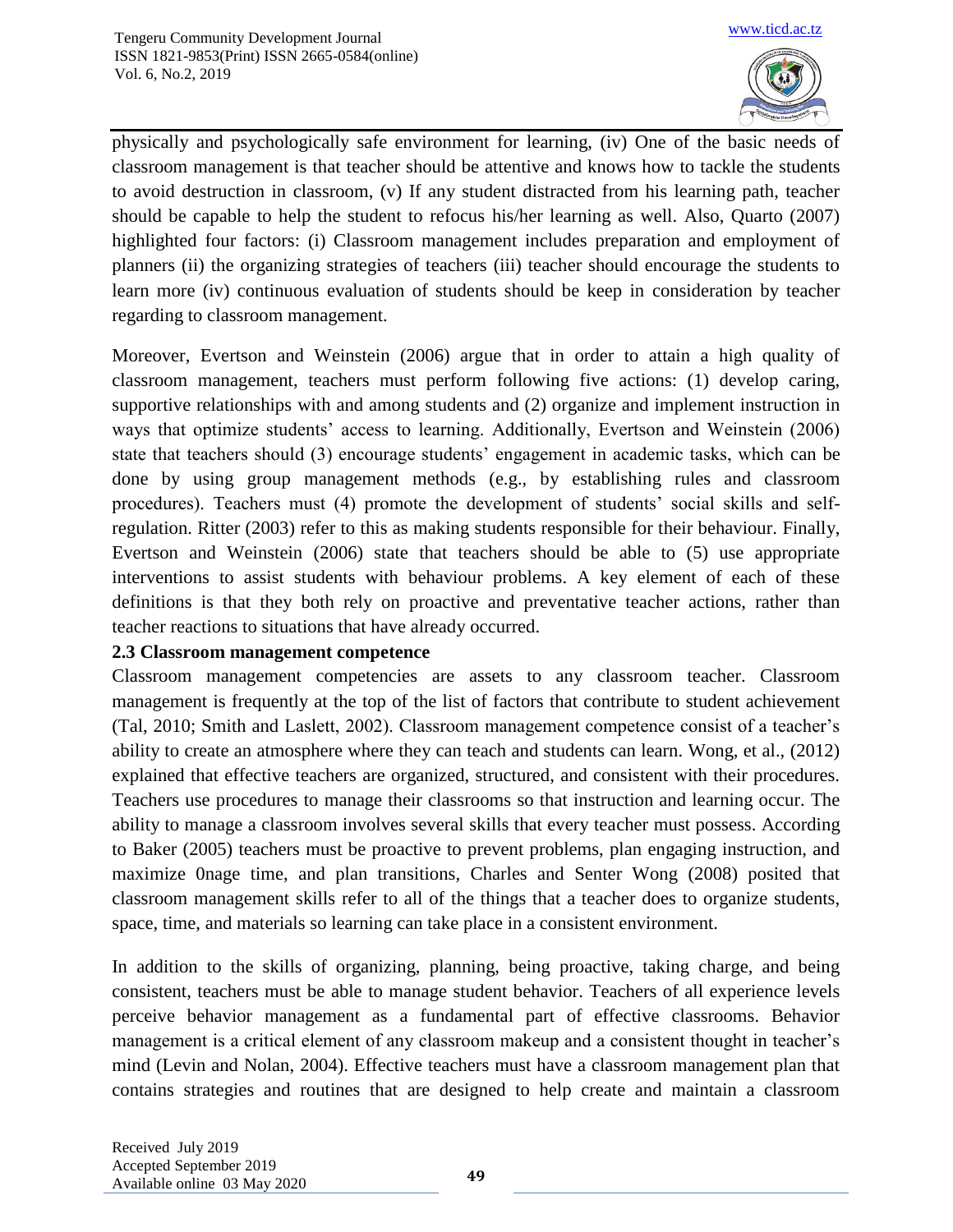

environment that facilitates learning (Ming-Tak, and Wai-Shing, 2008). Classroom management consists of arranging the layout of the classroom, modeling student interaction, controlling student behaviors, designing classes, and monitoring instructional time (Slider, *et al*., 2006).

Another important skill that teachers must possess is the ability to build relationships with parents and encourage parent involvement. Relationships between parents and teachers are key in creating effective classrooms. In a study of 28 preschool teachers and 23 parents spanning across five schools, Savas (2012) found that teachers do not feel supported with student behavior problems, parents feel that teachers do not emphasize classroom expectations enough with students, and both groups felt that there is room for improvement in the area of school family cooperation. Savas (2012) also explained that effective classroom environments consist of administrators, teachers, and parents working cooperatively to help manage student misbehaviors.

## **3.0 Research Methodology**

The present descriptive study was quantitative in nature and survey method was used. All the public secondary school teachers in Kilombero District constituted the population of the study. The data were collected from a sample of 125 secondary school teachers, teaching in 5 public secondary schools in Kilombero district. All the teachers were trained, their experience ranged from 3 to 25 years. Data were collected via Classroom Management Inventory (CMI), developed by the researcher, keeping in view the Tanzanian context. CMI was designed to measure teachers' perceptions of their classroom management competence and strategies and practices, consists of 42 Likert format statements and includes items on five dimensions of classroom management (Easter, 2008): i) Meet the Basic Needs of Students, ii) Teamwork, Build Relationships with Students, iii) Organization in the Classroom and Establishment of Rules, v) Standards, and vi) Routines.

A pilot study was conducted to determine if questionnaire items were understandable by participants and if measures of internal consistency were satisfactory. The reliability test of the questionnaire reflected 0.876 value of Cronbach's Alpha, which showed the high reliability of the instrument. Data analysis was conducted and analysis of the frequency was used to reveal the mean score, the standard deviation, and the data distribution. This study used Pearson Product Moment Correlation to describe and measure the degree of association between teachers' classroom management competence and classroom management strategies. Before the analysis, data cleaning, normality and homogeneity tests were performed.

## **4.0 Research Finding Results**

## **4.1 Teacher's classroom management competence**

Teachers' classroom management competence was measured using a 3-point likert-scale. Teachers were asked to indicate their levels of agreement to various statements that they were given regarding classroom management knowledge and skills. Frequency and percentages of their responses on each of the statements are presented in Table 1.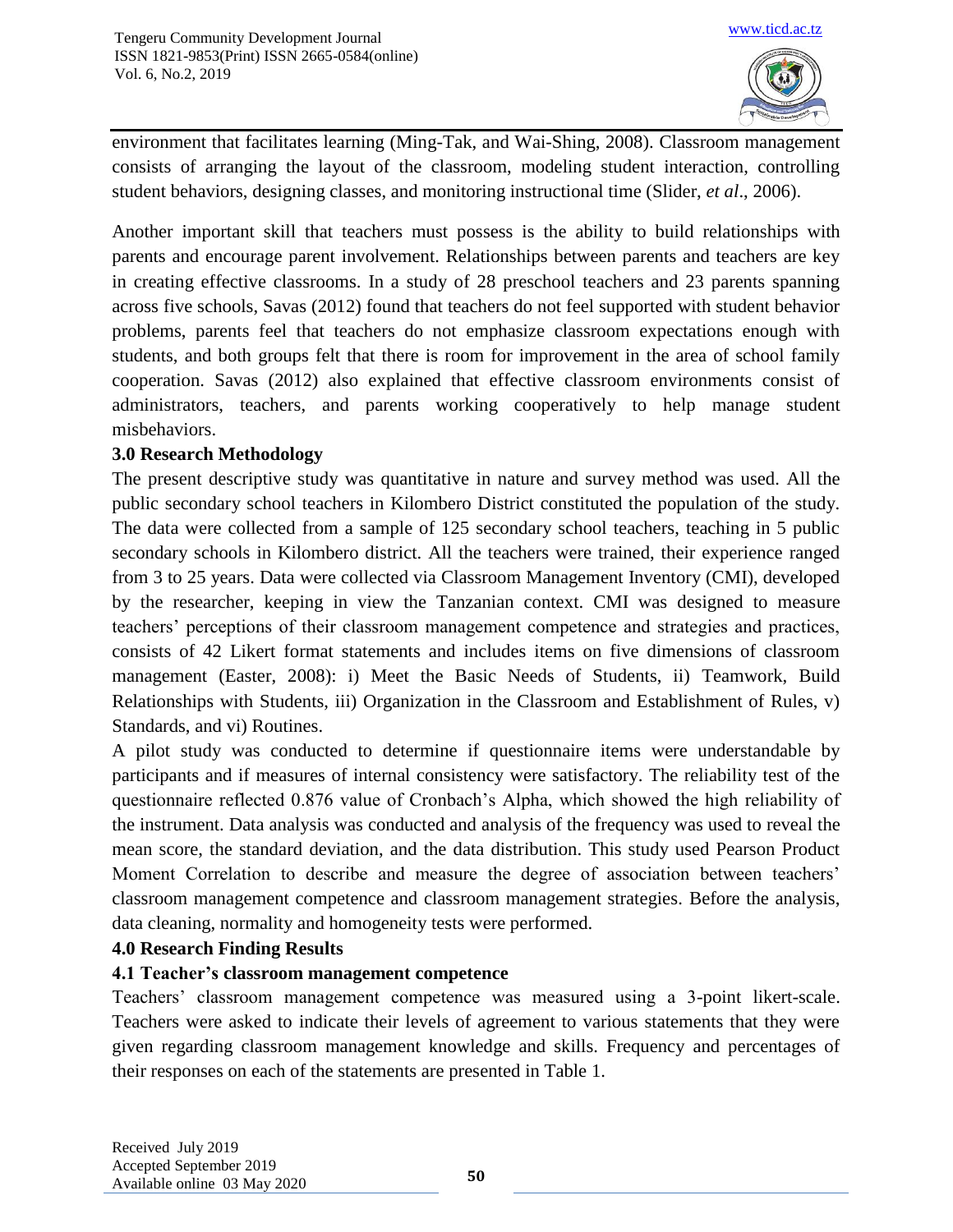

|                | <b>Item</b>                                                                                                     | Teachers (N=125) |      |             |                |                 |                |
|----------------|-----------------------------------------------------------------------------------------------------------------|------------------|------|-------------|----------------|-----------------|----------------|
|                |                                                                                                                 | Agree            |      | Certain     |                | <b>Disagree</b> |                |
|                |                                                                                                                 | $\mathbf{F}$     | $\%$ | $\mathbf f$ | $\%$           | $\mathbf{F}$    | $\%$           |
| $\mathbf{1}$   | taught classroom<br>management<br>was<br>theoretically not practically                                          | 95               | 76   | 2           | 1.6            | 28              | 22.4           |
| 3              | I think I need more training on classroom<br>management                                                         | 102              | 81.6 | 18          | 14.4           | 5               | $\overline{4}$ |
| $\overline{4}$ | I was not exposed to classroom management<br>in the teacher's college. I don't even know<br>what it's all about | 98               | 78.4 | 7           | 5.6            | 20              | 16             |
| 5              | I am using trial and error; no skills really 74<br>were imparted during college day on<br>classroom management  |                  | 59.2 | 5           | $\overline{4}$ | 46              | 36.8           |
| 6              | I was not taught classroom management in 76<br>class but during teaching practice                               |                  | 60.8 | 22          | 17.6           | 27              | 21.6           |

#### **Table 1: Teachers' on Classroom Management Competence**

Data in Table 1 shows that the overwhelming majority 81.6%, of teachers agreed that they need more training on classroom management. This implied that teachers thought that they do not have sufficient classroom management competence they require to manage their classes. This was also confirmed as a considerable number of teachers 78.4% and 76% agreed that they were not exposed to classroom management in teacher's college and they did not even know what it's all about and they were taught classroom management theoretically not practically respectively. This clearly denotes that they had limited knowledge on classroom management. On the other hand, 60.8% and 59.2% of teachers agreed that they were not taught classroom management in class but during teaching practice and they are using trial and error, no skills really were imparted during college day on classroom management respectively.

#### **4.2 Most used classroom management strategies**

Teachers' classroom management strategies were measured using a 5-point likert-scale with scores ranging from one point for Strongly Disagree to five points for Strongly Agree. Table 2 present the summary of the study findings.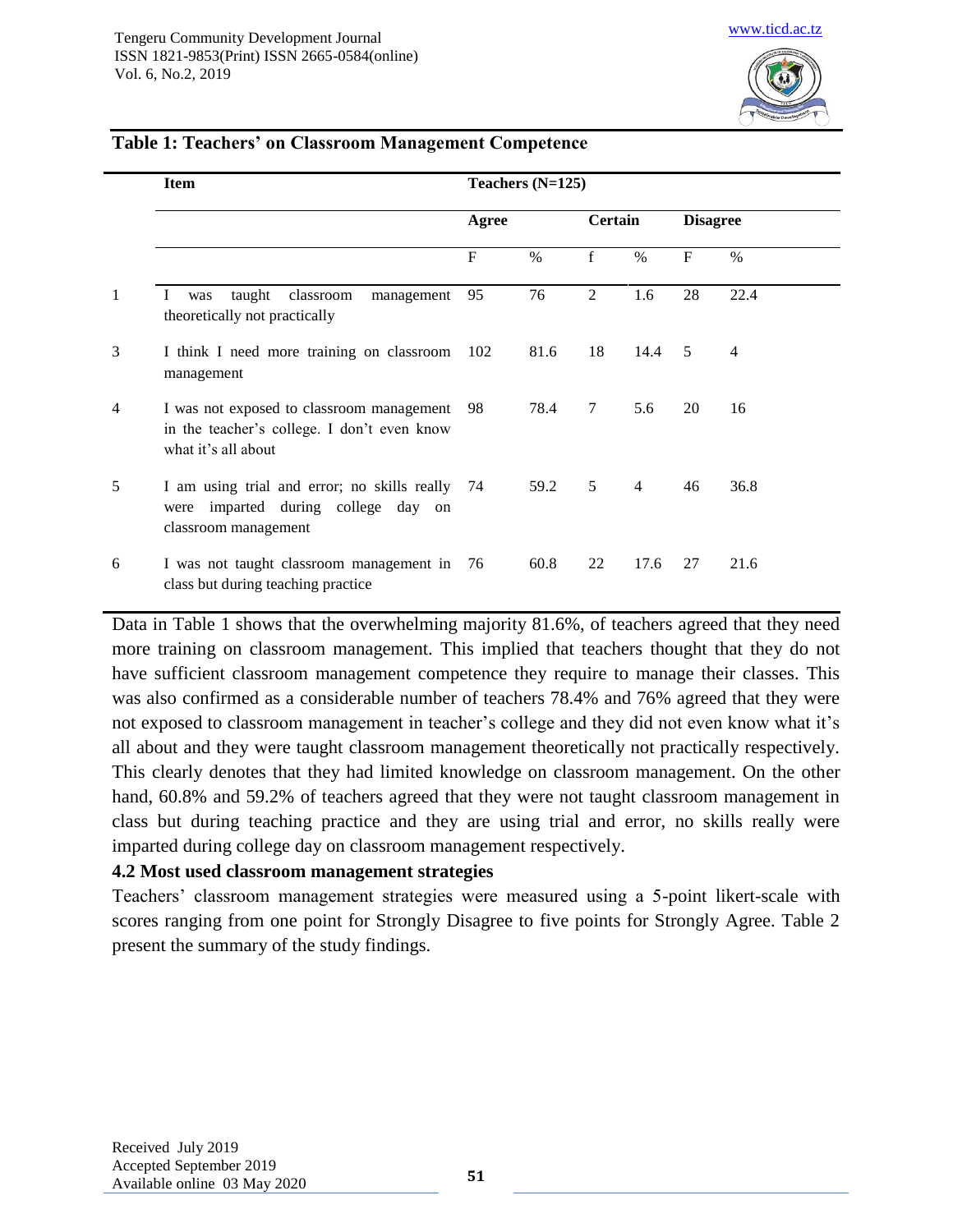

#### **Table 2: Most used classroom management strategies**

|   | Item                       | M     | <b>SD</b> |
|---|----------------------------|-------|-----------|
|   | Organization in classroom  | 4.37  | 0.70      |
| 2 | Rules routines             | 4.73  | 0.55      |
| 3 | Relationship with students | 2.96  | 1.15      |
| 4 | Meet the basic needs       | 3.3.1 | 0.95      |
| 5 | Team work                  | 2.77  | 1.05      |

Analysis of secondary school teachers' classroom management practices indicated that the most frequently used classroom management strategies included rules routines and organization in classroom. The least frequently occurring classroom management strategies included building relationship with students, meeting the basic needs and team work. The finding implies that most of the secondary school teachers use mostly reactive classroom management strategies rather than preventative.

# **4.3 Variations in classroom management strategies (organization in classroom, rules routines, relationship with students, meet the basic needs and team work) towards classroom management competence**

The study assessed whether or not classroom management competence had any effect on teachers' classroom management strategies (organization in classroom, rules routines, relationship with students, meet the basic needs and team work). A multivariate analysis of variance (MANOVA) was performed to examine the extent to which classroom management strategies differed with teachers' classroom management competence. Five dimensions of classroom management strategies were used: organization in classroom, rules routines, relationship with students, meet the basic needs and team work. Using Wilks' Lambda test, at 0.05 level of significance, the results revealed statistically significant differences between the classroom management competence in the combined dependent variables F (3, 1038) =6.18, p=.000, Wilks' Lambda=.92, partial eta squared= .03. Given the significance of the MANOVA test the main univariate effects were examined to determine how classroom management competences affect each of the dependent variables.

The findings showed that significant univariate effects on classroom management competence was obtained for rules routines  $F_{(3, 1038)} = 9.02$ ,  $p = .000$  partial eta squared=.03 and organization in *F* (3, 1038) =10.61, *p*=.000, partial eta squared=.03.

#### **4.4 Compare the difference in teachers' classroom management strategies by gender**

Table 3 presents the comparison of female and male secondary school teachers' classroom management strategies on five dimensions of classroom management by conducting independent sample t-test and depicts that there is significant difference between the mean scores of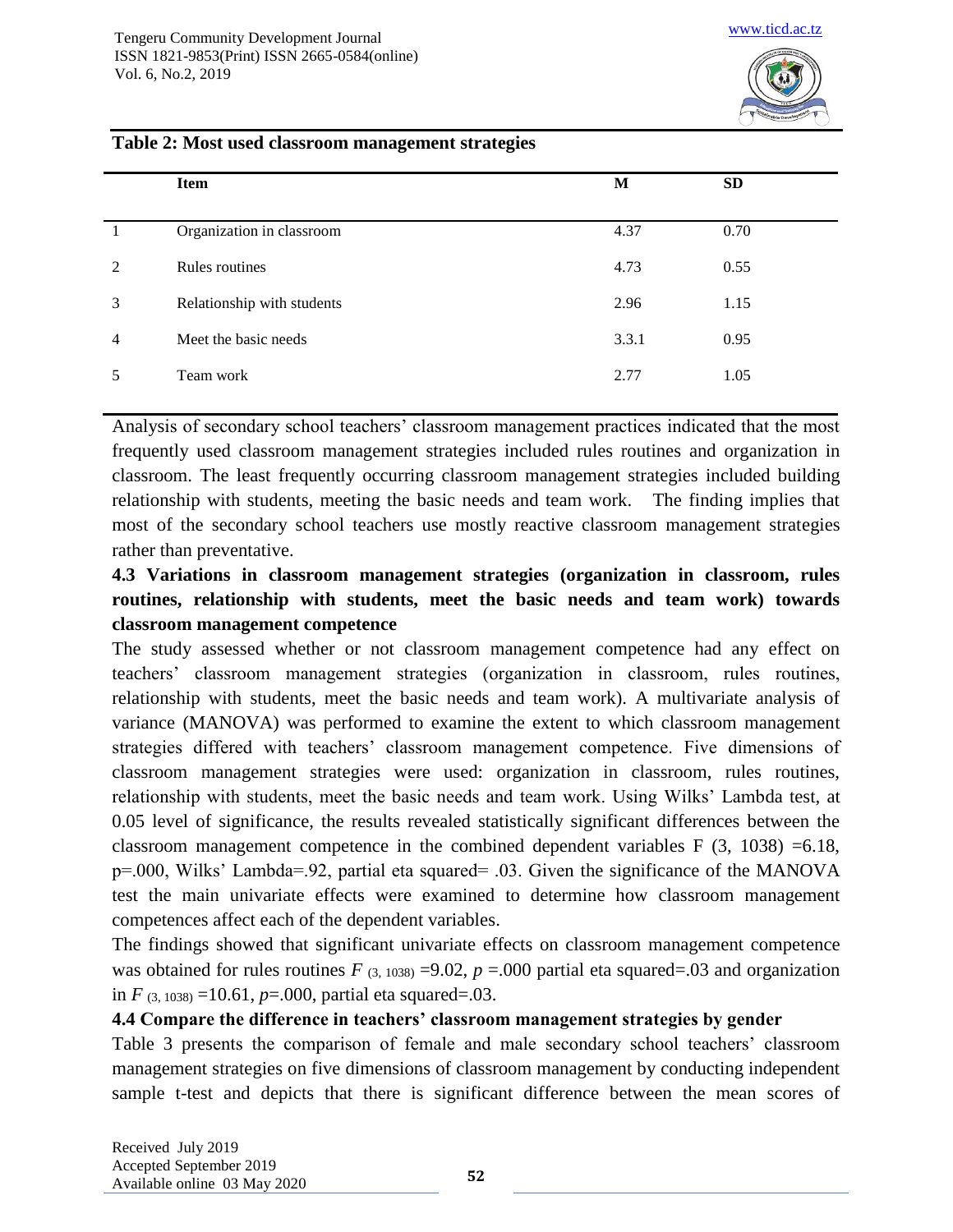

classroom management strategies of female and male teachers on the dimensions 'Organization in classroom', 'Meet the basic needs', 'Team work', as  $\rho < 0.05$ . It is obvious that female teachers' mean score is greater than male teachers' mean score. The magnitude of difference in the means by calculating effect size is small (Eta squared  $= 0.002$ ).

**Table 3: comparison of female and male teachers' classroom management strategies on five selected dimensions** 

| <b>Dimensions</b><br>of<br>classroom<br>management<br>practices | Gender       | Mean | ${\bf SD}$ | t        | $\mathbf{p}$ |
|-----------------------------------------------------------------|--------------|------|------------|----------|--------------|
| Rules routines                                                  | $\mathbf M$  | 3.51 | 0.43       | $-.952$  | .345         |
|                                                                 | ${\bf F}$    | 3.64 | 0.54       |          |              |
| Organization in classroom                                       | M            | 3.82 | 0.53       | $-2.202$ | $.030*$      |
|                                                                 | $\mathbf F$  | 4.04 | 0.45       |          |              |
| Relationship with students                                      | $\mathbf{M}$ | 3.89 | 0.47       | $-1.843$ | $-.068$      |
|                                                                 | ${\bf F}$    | 4.09 | 0.42       |          |              |
| Meet the basic needs                                            | M            | 4.16 | 0.48       | $-2.579$ | $.011*$      |
|                                                                 | $\mathbf F$  | 4.50 | 0.44       |          |              |
| Team work                                                       | $\mathbf M$  | 3.96 | 0.32       | $-2.108$ | $.037*$      |
|                                                                 |              | 4.08 | 0.46       |          |              |

Table 3 data shows that teachers' gender affects their use of classroom management strategies. Female teachers exhibited more preference on four classroom management strategies out of five strategies than the male teachers.

## **5.0 Discussions**

The study examined relationship between secondary school teachers' classroom competence and classroom management strategies. The study revealed that teachers feel that their classroom management training is inadequate. This finding concurs with Hammerness (2011) who found that that teacher education programs are not preparing student-teachers in the area of classroom management. In same line of thinking, Hochweber, *et al*. (2014) asserted that findings over the past 50 years have noted beginning teachers regularly pinpoint classroom management as a major concern. To buttress the findings, Kane, (2011) found that teachers felt extra classroom management training would have benefitted their teaching practice. Kleinert, *et al* (2017) reported numerous teachers perceived their classroom management training was insufficient and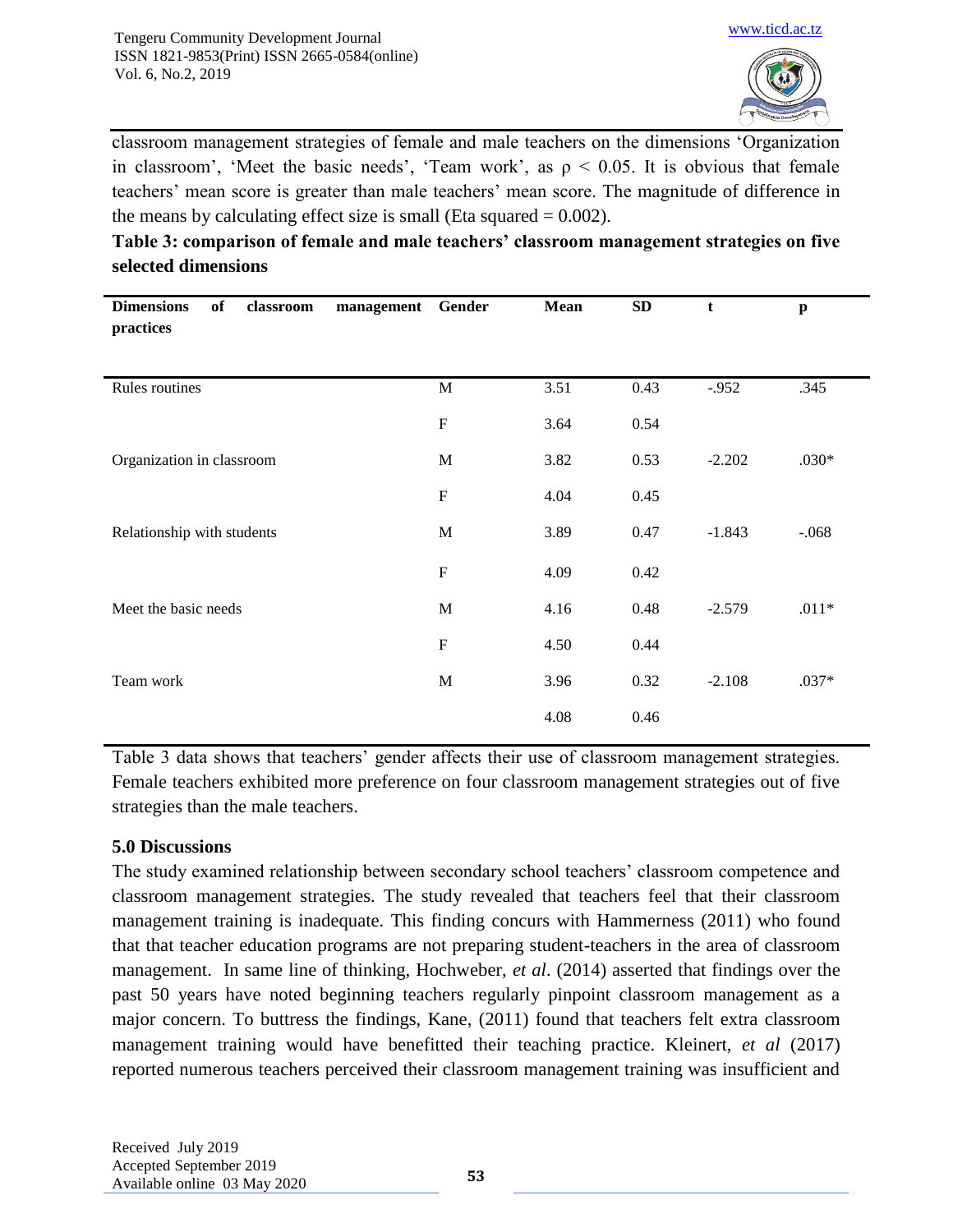

unproductive. Marks, (2010) asserted that most teachers admit to learning more about managing a classroom on their own, while some rate their preservice training as beneficial.

Teacher preparation programs may need to change the way student-teachers are prepared to address classroom management so beginning teachers can be more effective teachers. Niemeyer, (2014) stated those responsible for educating future teachers must ensure teacher candidates acquire classroom management strategies. In a study of eight preservice teachers that felt underprepared to manage a classroom, Niemeyer, (2014) found that teachers welcomed the experience of using a virtual environment to help them prepare for the rigors of classroom management, but they felt the experience lacked authentic experience with students that displayed behavior problems in a classroom. Better preservice training would result in more proactive teachers who would need fewer office referrals to address negative student behaviors (Oliver, 2007).

Moreover, the study found that teachers' gender affects their classroom management. Female teachers exhibited more classroom management skills on all the five dimensions of classroom management than the male teachers. Various results were found from studies throughout literature comparing classroom management skills and competencies of teachers who are compared according to their genders. Some studies revealed that teachers' perceptions and opinions regarding their classroom management skills and competencies have been affected by their gender (Çelik, 2006). Results of some studies yielded that there are not any significant differences between male and female teachers' classroom management strategies (Slider, *et al.,*  (2006); Quarto, (2007); Marzano, (2011). Smith and Laslett, (2002) found male teachers' behaviours to be more controlled, authoritarian, rigid, impersonal, assertive and aggressive than female teachers. On the other hand, Marks, (2010) found out that female teachers are better at instructional strategies while males are better at student engagement. This variety of results may be due to cultural considerations and different environments. The gender roles vary from society to society and societal responses also vary as per cultures.

## **6.0 Conclusion and Recommendations**

At this juncture, the researchers concluded that minimal content that is provided in classroom management is too theoretical and does not adequately address situations likely to be encountered by teachers in the classroom. Based on the findings of the study and conclusion made, the following recommendations were put forward by the researchers: 1. Teacher education programs in colleges and universities should place more emphasis on training student teachers in classroom management skills in order to promote quality learning by students. (2) Heads of schools should make provisions for teachers employed to be given detailed orientation on techniques of classroom management techniques. (3) Teachers on their own should make efforts to equip themselves with the knowledge of classroom management and apply the techniques involved. Teachers should ensure that techniques such as seating arrangement, counselling approach, rote discipline, addressing the needs of students both in terms of what they teach and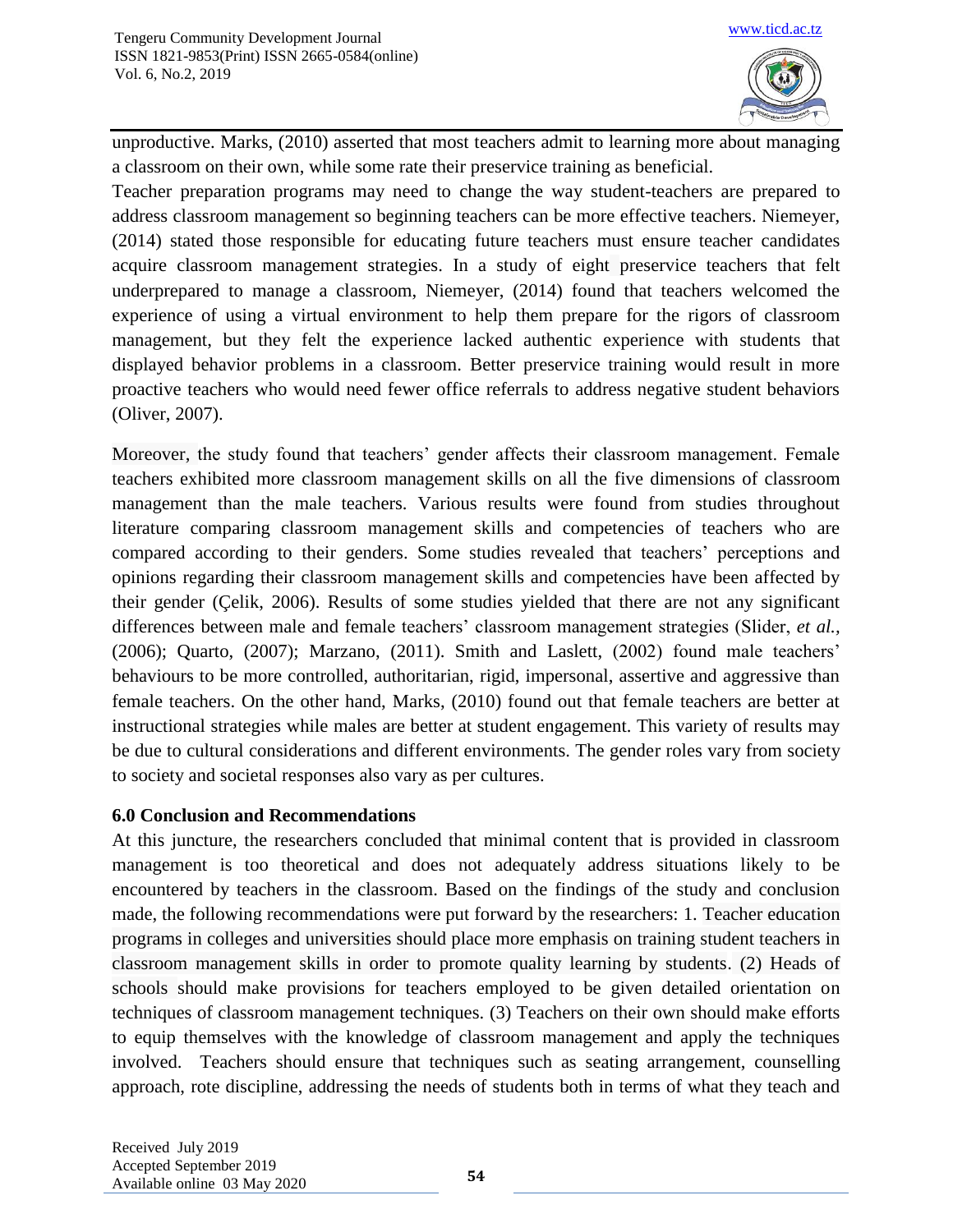

how they teach, walking around the class to be close to every learner at different times, facial expressions and gestures, and devoting time to each individual learner are employed in the classrooms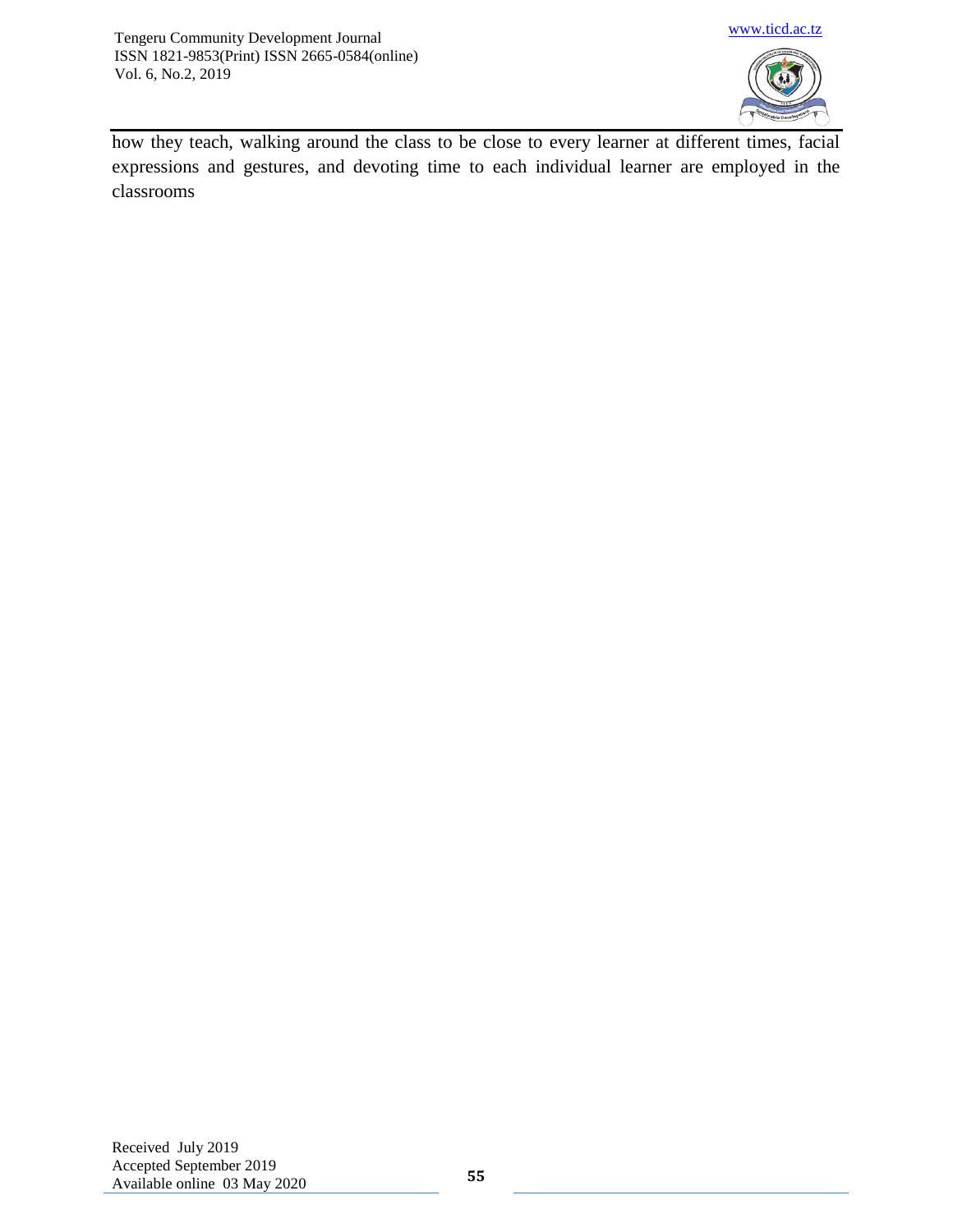

## **References**

- Back, L. T., Polk, E., Keys, C. B., and McMahon, S. D. (2016). Classroom management, school staff relations, school climate, and academic achievement: testing a model with urban high schools. *Learning Environments Research*, 19(1): 397-41.
- Baker, P. H. (2005). Managing student behavior: How ready are teachers to meet the challenge? *American Secondary Education,* 33(3): 51-64.
- Burden, P. R. (2000). *Powerful classroom management strategies: motivating students to learn*. Thousand Oaks: CA: Corwin Press.
- Charles, C. M., and Senter, G. W. (2008). *Elementary classroom management*. Boston: Pearson.
- Conway, C. M. (2002). Perceptions of beginning teachers, their mentors, and administrators regarding preservice music teacher preparation. *Journal of Research in Music Education*  50(1): 20-36.
- Easter, J. (2008). *Classroom Management: Strategies for first year middle school teachers*. (Master's Thesis) Regis University: Denver.
- Emmer, E. T., Evertson, C., and Worsham, M. E. (2000). Classroom management for enhancing classroom management using the classroom check-up consultation model with in-vivo coaching and goal setting components. *School Psychology Forum* 11(1): 5-10.
- Evertson, C. M., and Weinstein, C. S. (Eds.). (2006). *Handbook of classroom management: Research, practice, and contemporary issues*. Mahwah, NJ: Routledge
- Freiberg, H. J. (1999). *Beyond behaviorism: changing the classroom management paradigm.*  Boston: Allyn and Bacon.
- Good, T. L. and Brophy, J. E. (2000). *Looking in classrooms*. New York: Longman.
- Guner, N. (2012). The effect of preventive classroom management training program on approval and disapproval behavior of teachers. *International Journal of Instruction* 5(1): 153-16.
- Hammerness, K. (2011). Classroom management in the United States: *A view from New York City. Teaching Education* 22(2): 151-167.
- Hochweber, J., Hosenfeld, I., and Klieme, E. (2014). Classroom composition, classroom management, and the relationship between student attributes and grades. *Journal of Educational Psychology*, 106(1), 289–300.
- Kane, T., Taylor, E. S., Tyler, J. H., and Wooten, A. L. (2011). Identifying effective classroom practices using student achievement data. *Journal of Human Resources* 46(3): 587-613.
- Kleinert, W. L., Silva, M. R., Codding, R. S., Feinberg, A. B., and James, P. S. (2017). Enhancing classroom management using the classroom check-up consultation model with in-vivo coaching and goal setting components. *School Psychology Forum* 11(1): 5-10.
- Larrivee, B. (1999). *Authentic classroom management: Creating a community of learners. Boston*: Allyn and Bacon.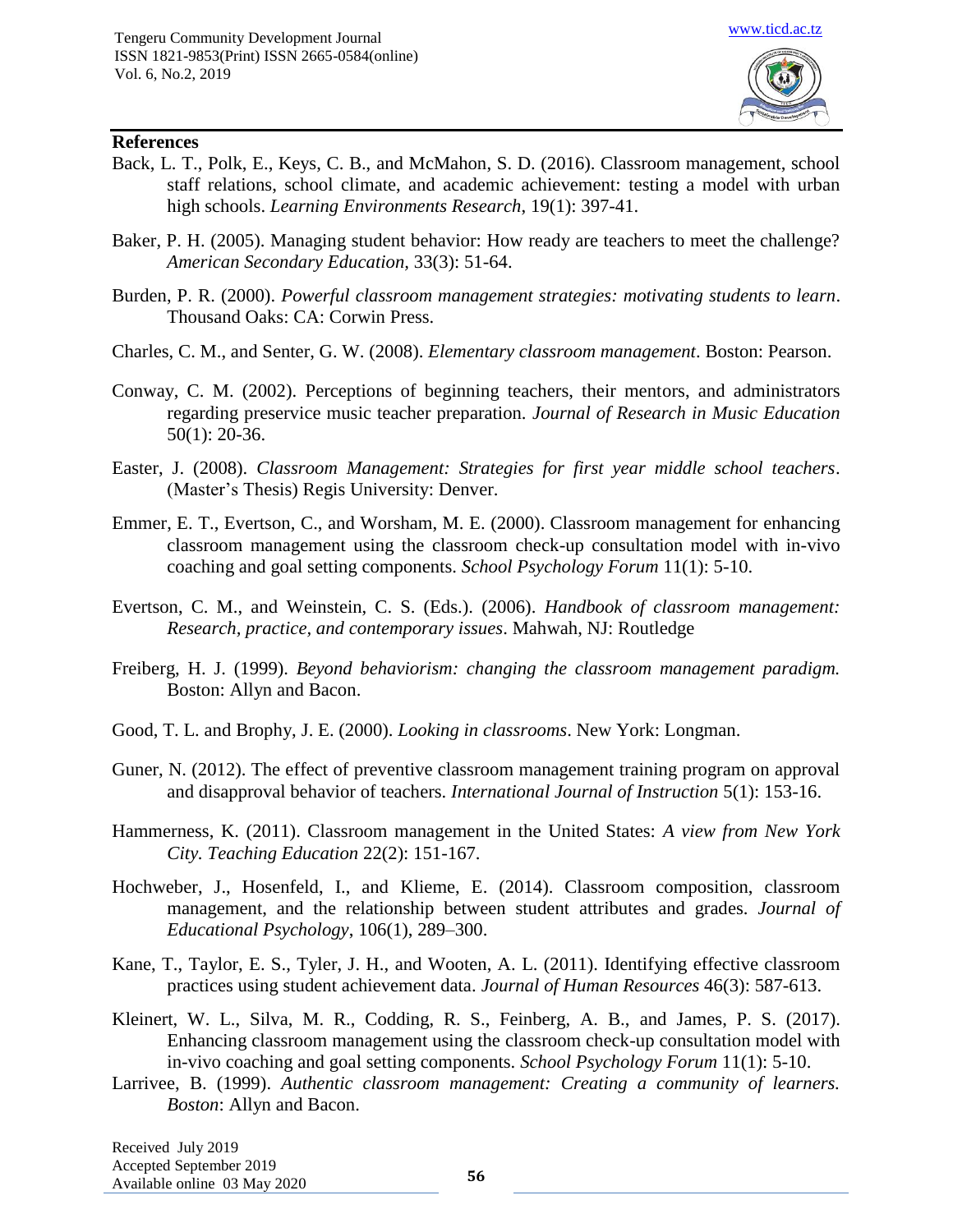

- Levin, J., and Nolan, J. (2004). *Principles of classroom management: A professional decisionmaking model*. Boston: Pearson.
- Marks, D. B. (2010). Preservice teachers' perceptions of classroom management instruction: Theory to practice. *National Teacher Education Journal* 3(2): 179-201.
- Martin, N., and Shoho, A. (2000). Teacher experience, training, and age: The influence of teacher characteristics on classroom management style. Paper presented at the annual meeting of the Southwest Educational Research Association. Dallas, TX.
- Martin, N., and Yin, Z. (1999). Beliefs regarding classroom management style: Differences between urban and rural secondary level teachers. *Journal of Research in Rural Education.* 15(2): 101–10.
- Marzano, R. J. (2011). Classroom management: Whose job is it? Art and science of teaching. *Educational Leadership*, 1(1):85-8.
- Marzano, R. J., Marzano, J. S., and Pickering, D. J. (2003). Classroom management that works: Research-based strategies for every teacher. Alexandria, VA: Association for Supervision and Curriculum Development.
- Matoti, S. N. and Odora, R. J. (2013). Student teachers' perception of their experiences of teaching practice. *South African Journal of Higher Education* 27(1): 126-14.
- Ming-Tak, H., and Wai-Shing, L. (2008). *Classroom management: Creating a positive learning environment*. Hong Kong: Hong Kong University Press.
- Niemeyer, R. (2014). Role play for classroom management. *Journal of Educational Psychology,* 106(1): 289–30.
- Oliver, E. M. (2007). *Effective classroom management: Teacher preparations and professional development*. Washington, DC: National Comprehensive Center for Teacher Qualit.
- Quarto, C. J. (2007). Managing student behavior during large group guidance: What Resources, *Journal of Educational Psychology* 46(3): 587-613.
- Ritter, J. T. (2003). Classroom management beliefs and practices of middle school teachers based on years of experience and teaching certification. Unpublished doctoral dissertation, The University of North Carolina, Charlotte. (UMI No. 3096520).
- Savas, A. C. (2012). *The contribution of school-family cooperation on effective secondary teachers*. Boston, MA: Allyn and Bacon.
- Slider, N.J., Noell, G.H., and Williams, K.L. (2006). Providing practicing teachers classroom management professional development in a brief self-study format. *Journal of Behavior Education* 15: 215-228.
- Smith, C. J., and Laslett, R. (2002). *Effective classroom management: A teacher's guide.* New York, NY: Taylor and Francis e-Librar.
- Tal, C. (2010). Case studies to deepen understanding and enhance classroom management skills in preschool teacher training. *Early Childhood Education Journal* 38(2): 143-152.